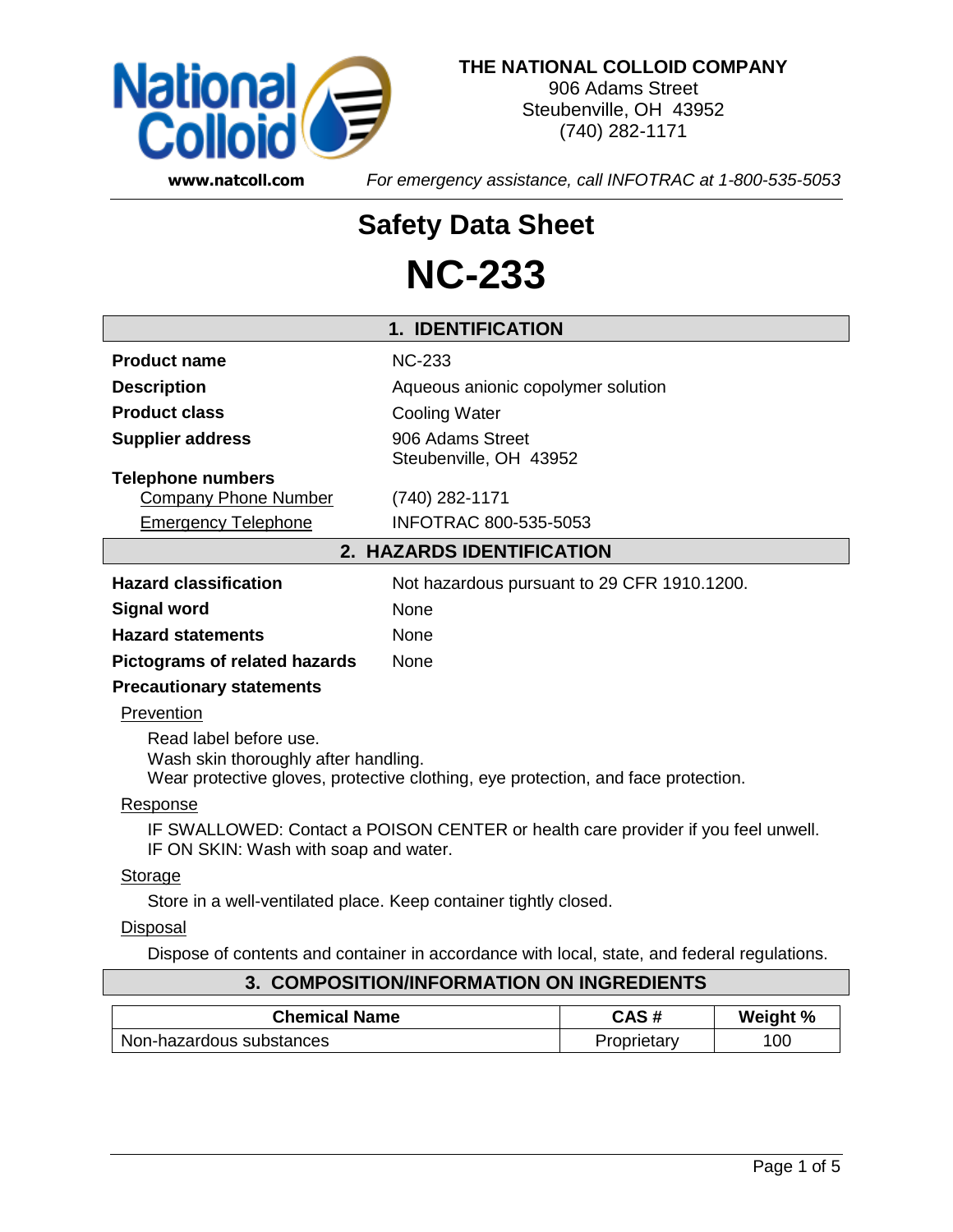| <b>4. FIRST-AID MEASURES</b>                             |                                                                                                                                                                                                                                                              |  |  |  |
|----------------------------------------------------------|--------------------------------------------------------------------------------------------------------------------------------------------------------------------------------------------------------------------------------------------------------------|--|--|--|
| Eye contact                                              | Flush eyes with plenty of water for at least 15 minutes,<br>lifting lower and upper eyelids occasionally to ensure<br>complete rinsing. Remove contact lenses if present and<br>easy to do, then resume rinsing. Get medical attention if<br>symptoms occur. |  |  |  |
| <b>Skin contact</b>                                      | Remove contaminated clothing and wash the affected area<br>with soap and water. Wash contaminated clothing before<br>reuse.                                                                                                                                  |  |  |  |
| Ingestion                                                | If swallowed, DO NOT induce vomiting. Do not give<br>anything by mouth unless instructed to do so by a poison<br>center or health care provider.                                                                                                             |  |  |  |
| <b>Inhalation</b>                                        | If inhaled, move victim to fresh air. Seek emergency<br>medical attention if breathing is difficult; perform artificial<br>respiration if breathing stops.                                                                                                   |  |  |  |
| Note to health care provider                             | No specific information—treat symptomatically.                                                                                                                                                                                                               |  |  |  |
|                                                          | <b>5. FIRE-FIGHTING MEASURES</b>                                                                                                                                                                                                                             |  |  |  |
| Suitable extinguishing media                             | Use extinguishing media appropriate for the surrounding<br>fire.                                                                                                                                                                                             |  |  |  |
| Unsuitable extinguishing media                           | No information available                                                                                                                                                                                                                                     |  |  |  |
| Protective equipment and<br>precautions for firefighters | Stay upwind of the fire. Full protective equipment including<br>self-contained breathing apparatus should be used. Use<br>water to cool closed containers. Contain water runoff if<br>possible.                                                              |  |  |  |
| <b>Specific hazards</b>                                  | Combustion may produce toxic gases.                                                                                                                                                                                                                          |  |  |  |
| <b>Hazardous combustion products</b>                     | Carbon<br>oxides,<br>sulfur<br>oxides,<br>oxides,<br>nitrogen<br>phosphorous oxides                                                                                                                                                                          |  |  |  |
| <b>6. ACCIDENTAL RELEASE MEASURES</b>                    |                                                                                                                                                                                                                                                              |  |  |  |
| <b>Personal precautions</b>                              | Evacuate the area of all non-essential personnel. Do not<br>touch spilled material without proper protective equipment.<br>Ventilate the area and mitigate further release if it is safe<br>to do so. Avoid contact with eyes.                               |  |  |  |
| <b>Methods for clean-up</b>                              |                                                                                                                                                                                                                                                              |  |  |  |
| Small spills                                             | Contain spill and soak up with an inert absorbent material<br>and place residues in a properly labeled container for<br>disposal. Avoid discharge into sewer or surface water.                                                                               |  |  |  |
| <b>Large spills</b>                                      | Contain spill using trenches, diking, or absorption with an<br>inert material (i.e. sand or earth). Reclaim spilled material<br>into recovery or salvage drums or tank truck for proper<br>disposal.                                                         |  |  |  |
|                                                          | 7. HANDLING AND STORAGE                                                                                                                                                                                                                                      |  |  |  |
| <b>Advice on safe handling</b>                           | Avoid contact with eyes, skin, and clothing. Avoid<br>breathing vapor or mist. Wash hands thoroughly after<br>handling.                                                                                                                                      |  |  |  |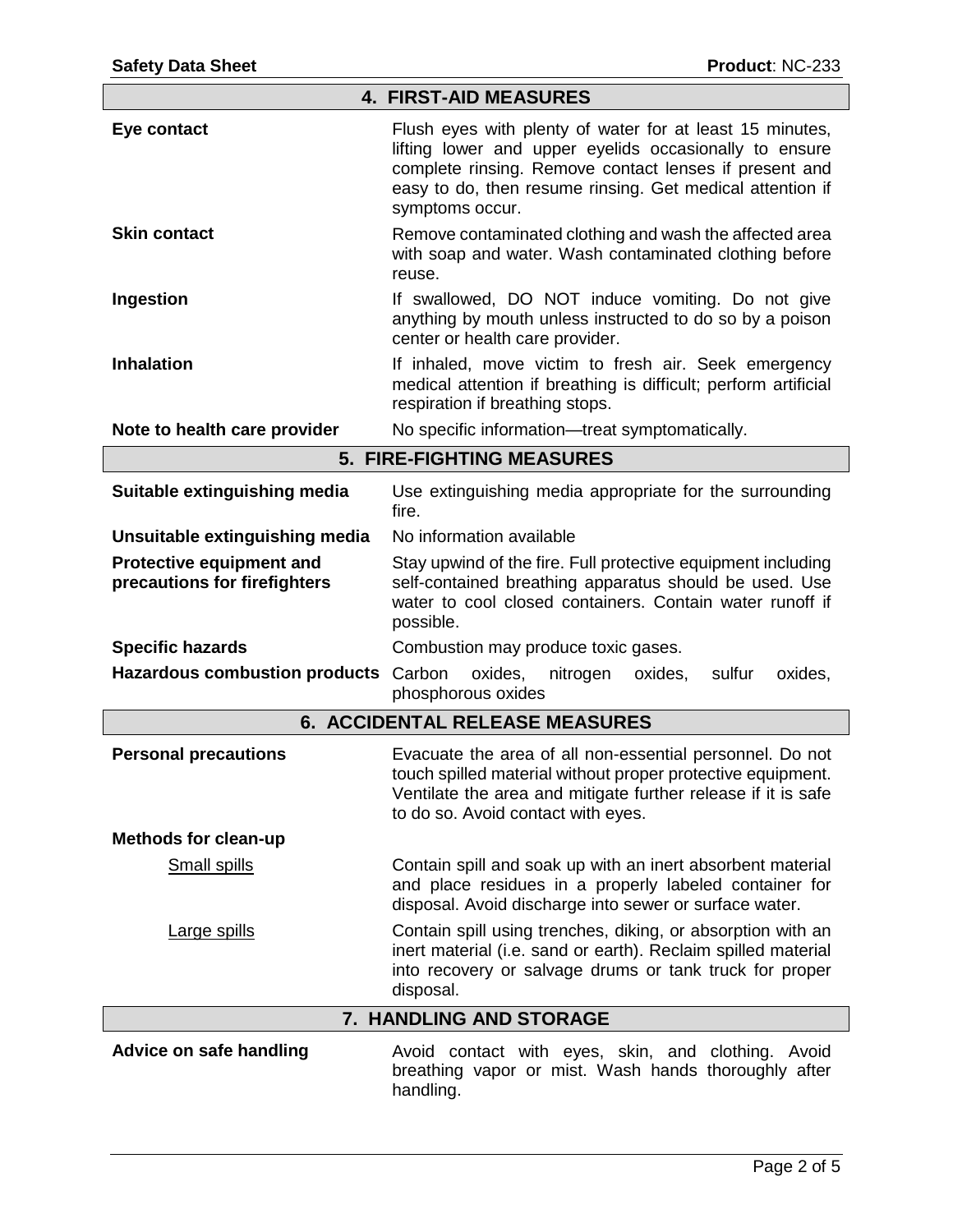| <b>Safety Data Sheet</b>                | <b>Product: NC-233</b>                                                                                                                      |  |  |
|-----------------------------------------|---------------------------------------------------------------------------------------------------------------------------------------------|--|--|
| <b>Storage conditions</b>               | Store in a cool, dry, well-ventilated area away from<br>incompatible materials. Keep containers closed when not<br>in use.                  |  |  |
| Suitable materials of<br>construction   | No information available                                                                                                                    |  |  |
| Unsuitable materials of<br>construction | No information available                                                                                                                    |  |  |
|                                         | 8. EXPOSURE CONTROLS/PERSONAL PROTECTION                                                                                                    |  |  |
| <b>Eye/face protection</b>              | Chemical splash goggles                                                                                                                     |  |  |
| <b>Skin protection</b>                  | Chemical-resistant gloves and body-covering clothing                                                                                        |  |  |
| <b>Respiratory protection</b>           | Respiratory protection is not normally required. A<br>respirator is recommended if significant mists, vapors, or<br>aerosols are generated. |  |  |
| <b>Engingering controls</b>             | ungeniage has maters desired and entitation at unaborated                                                                                   |  |  |

**Engineering controls Adequate ventilation, eye-wash station, and emergency** shower

**General hygiene considerations** Do not eat, drink, or smoke while handling this product.

| <b>Chemical Name</b>     | OSHA PEL         | <b>ACGIH TLV</b> |
|--------------------------|------------------|------------------|
| Non-hazardous substances | None established | None established |

## **9. PHYSICAL AND CHEMICAL PROPERTIES**

| pH                                 | $2.5 - 3.5$                           |  |  |
|------------------------------------|---------------------------------------|--|--|
| Appearance                         | Clear colorless to pale yellow liquid |  |  |
| Odor                               | Mild                                  |  |  |
| <b>Odor Threshold</b>              | No information available              |  |  |
| <b>Melting/freezing point</b>      | 28°F (-2.2°C)                         |  |  |
| Initial boiling point/boiling      | No information available              |  |  |
| range                              |                                       |  |  |
| <b>Flash point</b>                 | No information available              |  |  |
| <b>Evaporation rate</b>            | No information available              |  |  |
| <b>Flammability (solid, gas)</b>   | No information available              |  |  |
| <b>Upper/lower flammability or</b> | No information available              |  |  |
| explosive limits                   |                                       |  |  |
| Vapor pressure                     | No information available              |  |  |
| <b>Vapor density</b>               | No information available              |  |  |
| <b>VOC content</b>                 | 0% (calculated)                       |  |  |
| <b>Specific gravity</b>            | $1.20 - 1.25$                         |  |  |
| <b>Solubility</b>                  | Complete                              |  |  |
| <b>Partition coefficient</b>       | No information available              |  |  |
| n-octanol/water                    |                                       |  |  |
| <b>Auto-ignition temperature</b>   | No information available              |  |  |
| <b>Decomposition temperature</b>   | No information available              |  |  |
| <b>Viscosity</b>                   | 850 cPs @ 25°C                        |  |  |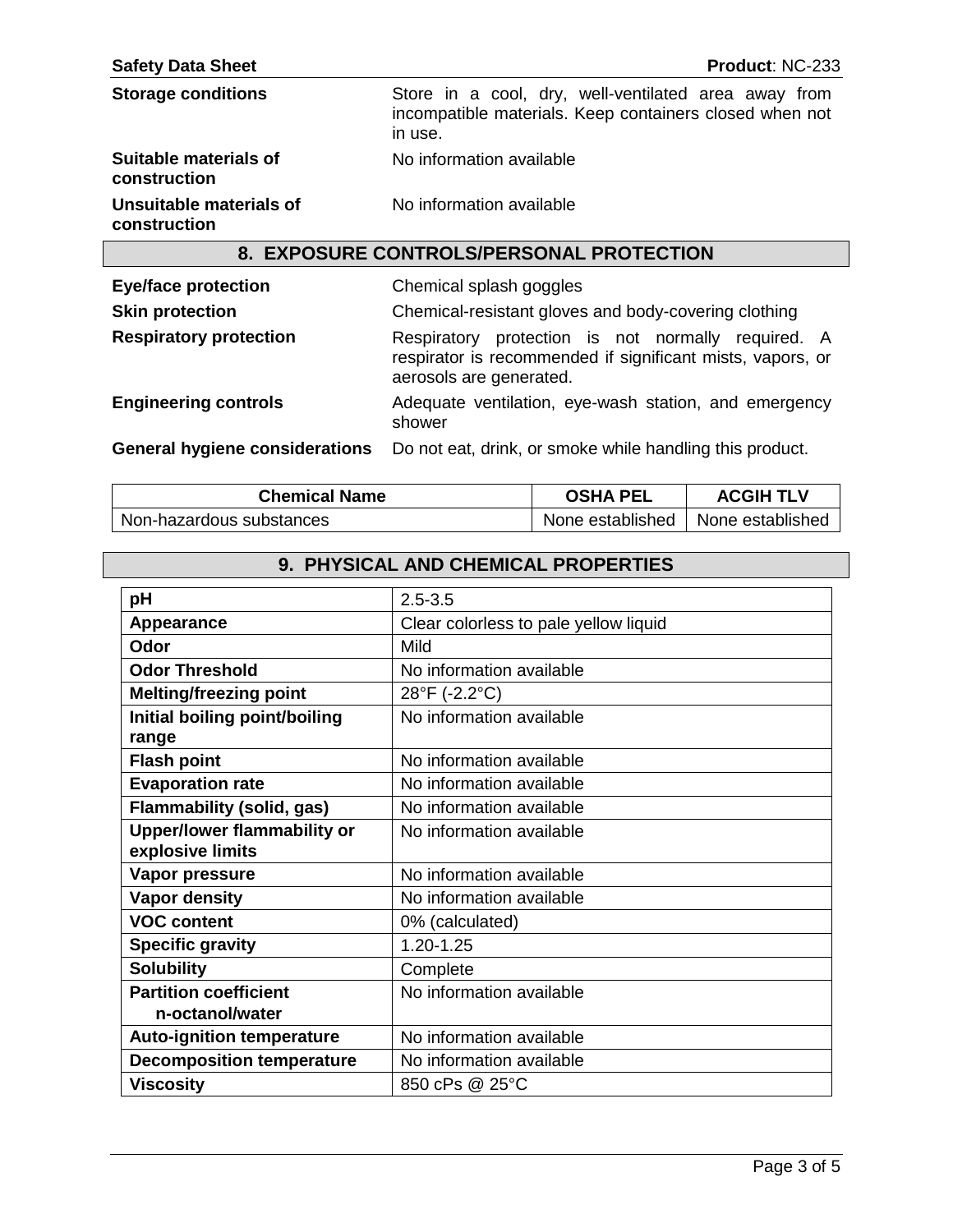# **10. STABILITY AND REACTIVITY**

| <b>Chemical stability</b>                  | Stable under normal conditions of storage and handling. |
|--------------------------------------------|---------------------------------------------------------|
| <b>Hazardous polymerization</b>            | Polymerization will not occur.                          |
| <b>Conditions to avoid</b>                 | Extreme temperatures, incompatibilities                 |
| <b>Incompatibilities</b>                   | Strong acids, oxidizers                                 |
| <b>Hazardous decomposition</b><br>products | No known non-thermal decomposition hazards.             |

## **11. TOXICOLOGICAL INFORMATION**

| <b>Likely routes of exposure</b>                                                                                                                                                              | Skin, eyes, ingestion                                                                            |  |  |
|-----------------------------------------------------------------------------------------------------------------------------------------------------------------------------------------------|--------------------------------------------------------------------------------------------------|--|--|
| <b>Acute symptoms and effects</b>                                                                                                                                                             |                                                                                                  |  |  |
| <b>Eye</b>                                                                                                                                                                                    | Eye irritation with or without pain, burning, itching, redness,<br>and discharge.                |  |  |
| <b>Skin</b><br>Skin irritation with or without pain, burning, itching,<br>redness, and swelling. Symptoms may be exacerbated by<br>open wounds, excoriations, rashes, or other skin breaches. |                                                                                                  |  |  |
| Ingestion                                                                                                                                                                                     | Gastrointestinal distress with or without nausea, vomiting,<br>and diarrhea.                     |  |  |
| <b>Inhalation</b>                                                                                                                                                                             | Upper respiratory irritation with or without cough, watering<br>of the eyes, and postnasal drip. |  |  |
| <b>Reproductive effects</b>                                                                                                                                                                   | No information available                                                                         |  |  |
| <b>Teratogenicity</b>                                                                                                                                                                         | No information available                                                                         |  |  |
| <b>Mutagenicity</b>                                                                                                                                                                           | No information available                                                                         |  |  |
| <b>Embryotoxicity</b>                                                                                                                                                                         | No information available                                                                         |  |  |
| <b>Sensitization to product</b>                                                                                                                                                               | No information available                                                                         |  |  |
| <b>Synergistic products</b>                                                                                                                                                                   | No information available                                                                         |  |  |
| Carcinogenicity                                                                                                                                                                               | No components have been identified as carcinogenic by<br>OSHA, NTP, or IARC.                     |  |  |
| <b>Chronic</b>                                                                                                                                                                                | No information available                                                                         |  |  |
|                                                                                                                                                                                               | <b>12. ECOLOGICAL INFORMATION</b>                                                                |  |  |
| <b>Persistence</b>                                                                                                                                                                            | No information available                                                                         |  |  |
| <b>Bioaccumulative potential</b>                                                                                                                                                              | No information available                                                                         |  |  |
| <b>Mobility</b>                                                                                                                                                                               | No information available                                                                         |  |  |
| <b>13. DISPOSAL CONSIDERATIONS</b>                                                                                                                                                            |                                                                                                  |  |  |
| <b>Disposal</b>                                                                                                                                                                               | Dispose of in accordance with federal, state, and local<br>regulations.                          |  |  |
| <b>RCRA</b> status                                                                                                                                                                            | Discarded product, as sold, would not be considered a<br><b>RCRA Hazardous Waste.</b>            |  |  |